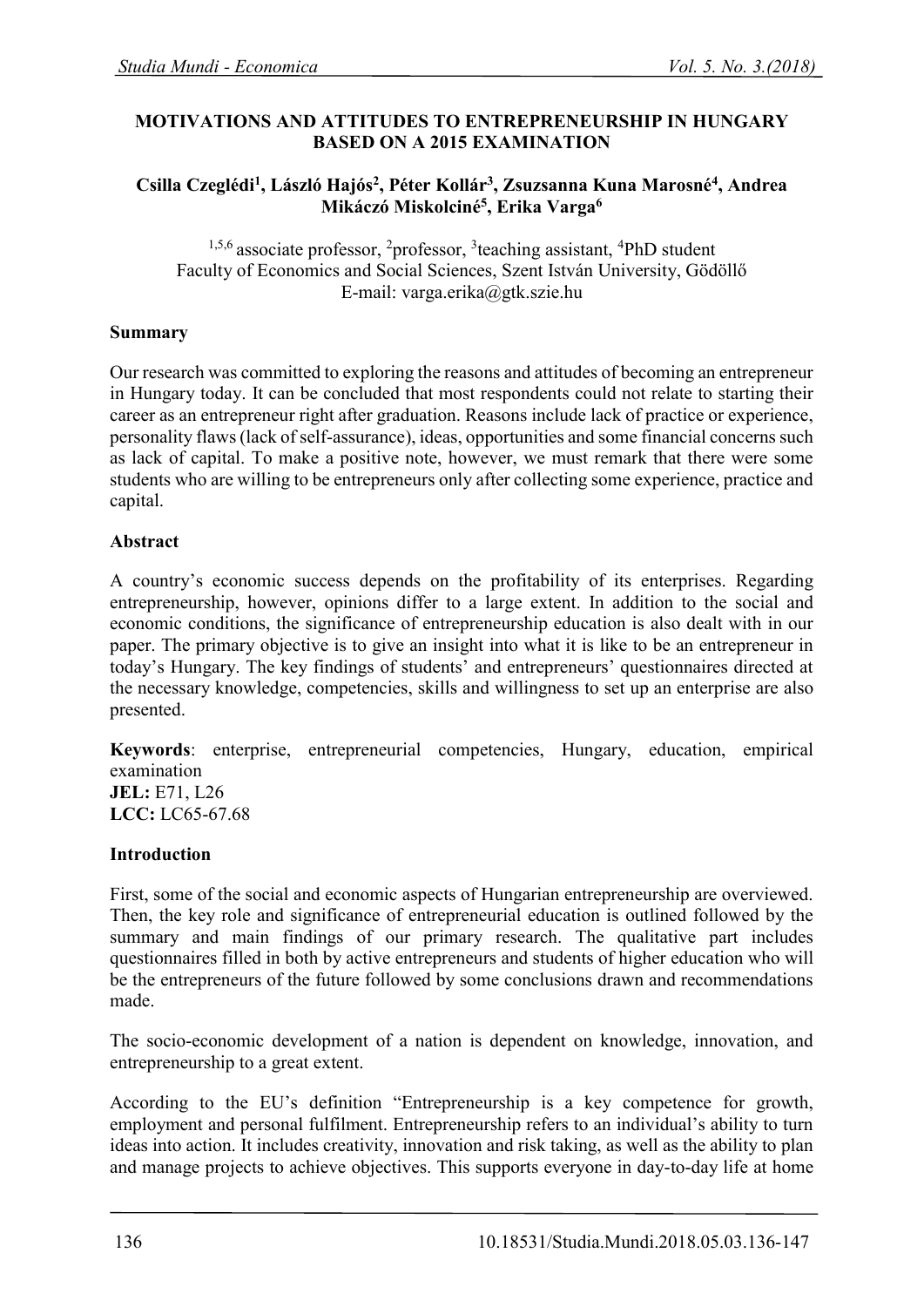and in society, makes employees more aware of the context of their work and better able to seize opportunities, and provides a foundation for entrepreneurs establishing a social or commercial activity" (European Commission, 2006).

An issue for debate is whether entrepreneurs are born with some innate characteristics or it can be learnt via training and education. In the latter case training and education costs incurred for the sake of becoming an entrepreneur can be considered as human capital investment. Human knowledge evolves as the result of a long, costly process, which is like an investment process (Petőné Csuka, 2015).

In an economic sense, being an entrepreneur in Hungary has some benefits as the market rates are low and enterprises can obtain relatively cheap credit nowadays and also there is a wide range of project application opportunities and sources to both establish or develop companies. In the past few years it has become significantly simpler to set up an enterprise but the issue of becoming an entrepreneur does not solely depend on macroeconomic indicators.

Our paper examines the special features of entrepreneurs on the one hand; and characteristics, reasons, objectives, motivations as well as attitudes from the students' part to become an entrepreneur under the current Hungarian economic/market conditions, on the other hand.

### *Entrepreneurial environment*

When analysing the entrepreneurial environment in Hungary, the Central Statistical Office (KSH, 2017) makes note of the following influencing factors:

- demographic overview,
- labour market data,
- education,
- standard of living,
- macroeconomic data,
- industrial performance, and
- data on the environment and energy.

We are going to provide a short review of the demographic situation, the labour market, education, the standard of living and macroeconomic data as in our opinion these are the factors that are very likely to influence the entrepreneurial environment and have a direct impact on the willingness of becoming an entrepreneur.

While analysing *the demographic environment* it was pointed out by the Hungarian Central Statistical Office that the population started to decline in 1981 and due to its continuous decrease in the 1990s it reached its low point in 1999. In terms of natural decline, the process was accelerated between 2009 and 2012 followed by a slowdown between 2012 and 2014 and again, it has been accelerating since  $2014<sup>1</sup>$ . Despite the decreasing tendency of mortality since 1993 it is still high. The population of Hungary amounted to 9 million 799 thousand on 01 January 2017 which is 31.2 thousand fewer than in the previous year<sup>2</sup>.

This figure reflects an unfavourable position of *labour supply*. In the past five years both employment and unemployment rates have significantly been improving. Between 2013 and 2017 the rate of employment rose from 51.2% to 59.3% while unemployment rate decreased

1

 $^1$ https://www.ksh.hu/docs/hun/xstadat/xstadat\_hosszu/h\_wdsd001a.html

<sup>2</sup> http://www.ksh.hu/docs/hun/xftp/idoszaki/mo/mo2016.pdf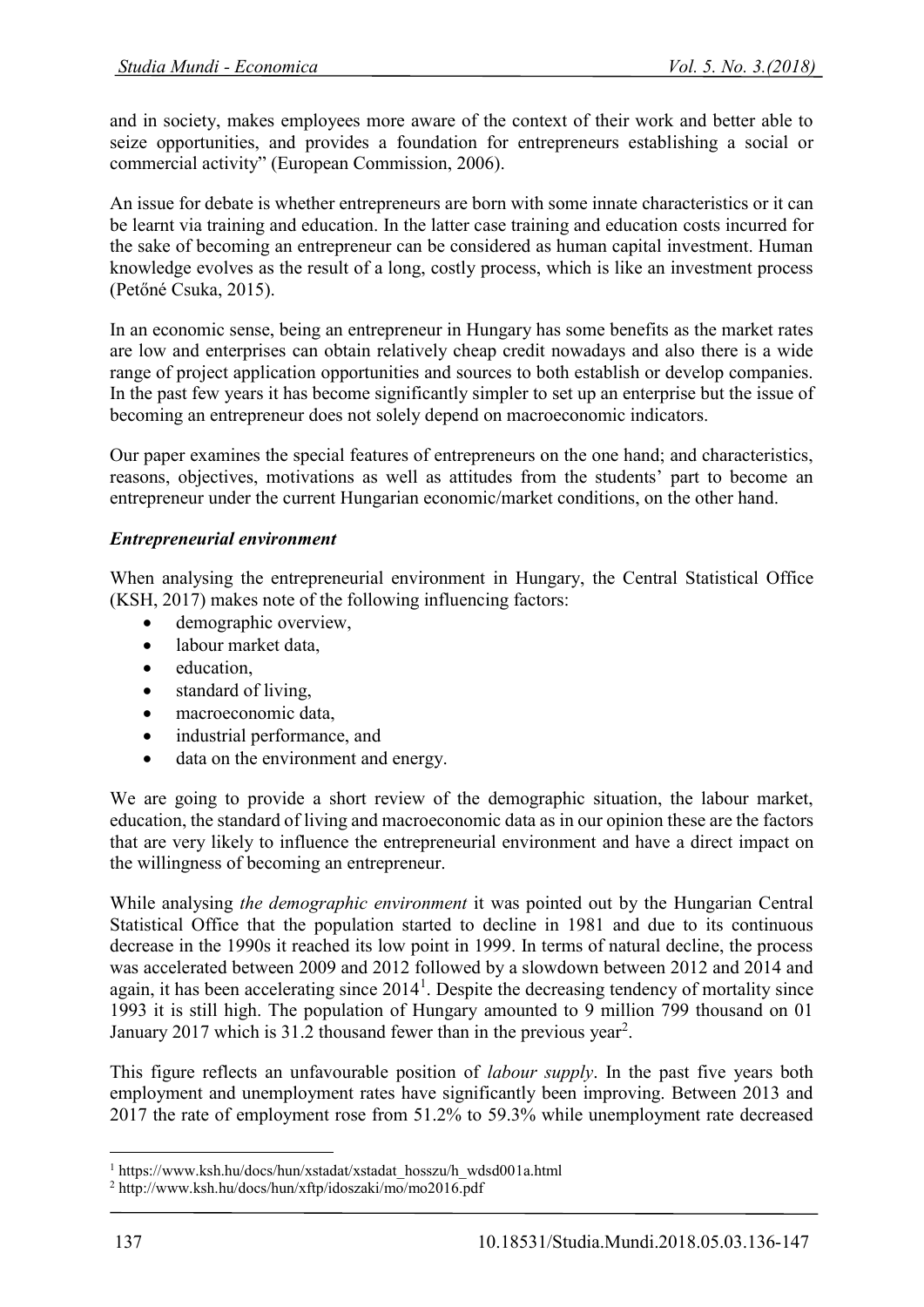from 10.2% to 4.2%, which has surpassed the EU average. The number of job vacancies has been on the rise.

The *education level* of the population has been improving as in 2016 32% had a general certificate of secondary education while the ratio of those with a higher education degree was 24% for the age group between 25 and  $64<sup>3</sup>$ .

Regarding *standard of living* gross average salaries were 6.1% higher in 2016 than in 2015 while consumer prices increased by 0.4  $\%$  in 2016 as of 2015<sup>4</sup>.

In terms of *entrepreneurial willingness,* the number of enterprises was increasing from 420.671 in 2016 to 450.901 in 2017 which equals to a 7% -rise. According to the statistical data of the Hungarian Central Statistical Office (HCSO) most enterprises take the form of SMEs that play a significant role in the economy, job creation and boosting employment alike. Of the 2.7 million employees at enterprises approximately 2 million (72%) works for SMEs and 66% are individual entrepreneurs as 95% of SMEs are made up by micro enterprise with fewer than 10 employees.

The economy, politics and society have a profound impact on education, which basically determines entrepreneurship and the willingness of becoming an entrepreneur. At the same time, however, skills and competences also count.

The EU has worked out such an action plan that is aimed at such Union and member state measures that support entrepreneurship in Europe based on the following three pillars:

- entrepreneurship education and development of trainings;
- establishing proper business environment;
- showing examples and targeting certain groups.

Several EU-surveys show that 15-20% of secondary school students formerly involved in mini company programmes will establish an enterprise later. Students involved in entrepreneurial education will have developed business knowledge and sense, which means improving their basic skills and attitude including creativity, initiative, endurance, teamwork, understanding risks and developing a sense of responsibility. This is the entrepreneurial mindset that will make action from ideas and significantly improve employability.

Nastase (2012) found that university education strengthens the ability of innovation and entrepreneurial potentials.

Egerova et al. (2017) pointed out a slight degree of entrepreneurial willingness among students who studied entrepreneurship in business training programmes. They also showed that the family has a significant impact on entrepreneurship. However, no correlation was found between practice and entrepreneurial willingness. Their findings indicated that self-efficacy was ranked slightly higher by those who had participated in entrepreneurship education in comparison to those who had not.

According to Malebana and Swanepoel (2014) universities also serve as a good basis for entrepreneurship. However, students stated to have shortage of creativity, risk taking and entrepreneurial knowledge.

1

<sup>3</sup> http://www.ksh.hu/docs/hun/xftp/idoszaki/mo/mo2016.pdf

<sup>4</sup> http://www.ksh.hu/docs/hun/xftp/idoszaki/mo/mo2016.pdf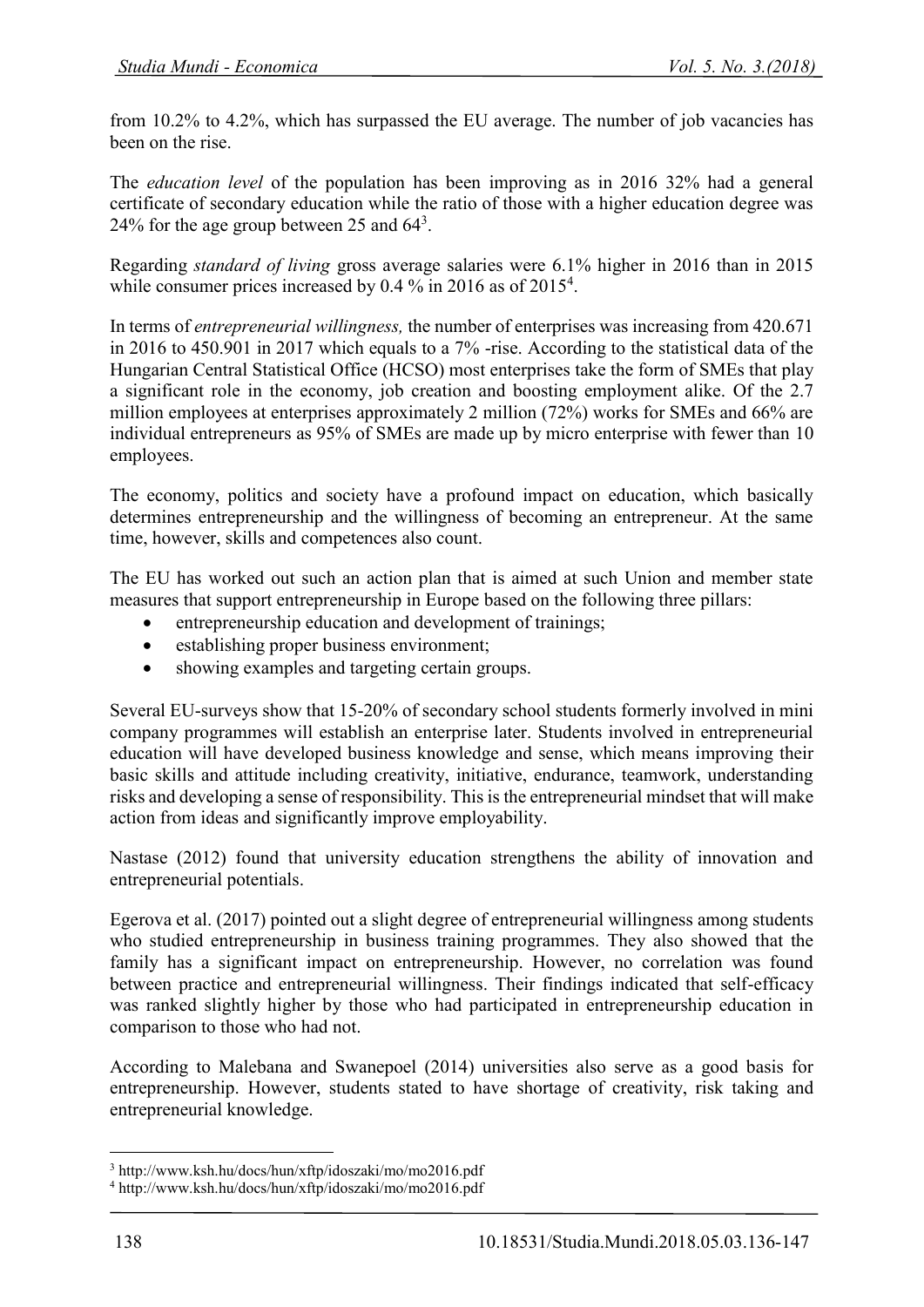Varga (2015) also stated in her examinations that most correspondent and full-time students would like to improve their language knowledge, IT skills and entrepreneurial spirit mainly. To be a successful entrepreneur requires flexibility, good sense of decision making, discretion, risk taking and endurance that universities should train and teach. In terms of motivations for selecting jobs we could find that students need practice orientated courses and visiting instructors' lectures s find them important in their studies. (Kozma, 2013; Kozma et al., 2012; Csehné et al., 2017)

Benneworth and Osborne (2015) found out that entrepreneurial education was not on the list of priorities although the European Commission recommends its inclusion in the curricula.

Of course, there is a need for the natural intuitive abilities arising from the entrepreneurs' personalities, however, the pre-designed resource combinations, the collision of opportunities and strengths, the conscious inventory of threats and risks will help the efficiency of the planning and organizational process. While processing the case study, it was experienced that a good idea on its own is generally not enough for success; it is necessary to combine it with conscious decision-making activity in order to separate the possible and the desired solutions (Kozma-Gyenge, 2015).

### **Material and methods**

Our primary examination deals with exploring the reasons, motivations, willingness, objectives and attitudes of entrepreneurship in today's economic and market environment of Hungary. In the research both qualitative and quantitative methods were applied to explore the reasons and motives behind. Data were collected in 2015 in the form of questionnaires filled in by active ongoing entrepreneurs (n=18) on the one hand, and the would-be entrepreneurs, i.e. the students in higher education (n= 297), on the other hand.

We were aiming at replying to the four research questions drafted at the beginning.

- How do the respondents assess the conditions of running an enterprise in Hungary?
- What reasons and factors in the background played a role in establishing an enterprise?
- What knowledge, skills and abilities are necessary to run a business?
- To what extent is willingness expressed by career starters for setting up an enterprise?

Our primary objective with the questionnaire was to explore the motivations of establishing an enterprise and the difficulties of running it. Closed questions and attitude related statements that had to be answered on 5-point Liker scales were applied in the questionnaire as the Likert scale provides the respondents with options from which they select the one that best aligns with the view such as the extent how much they agree or disagree with a statement.

The following part summarises our samples used for the examination in short. First, the sample of the entrepreneurs is presented followed by that of the students.

First, let us give an insight into some socio-demographical features of the respondents.

Half of the respondents were younger than 40 while the other half was older. Twenty-five percent were women and 75% men. Fifty percent have been entrepreneurs for more than 10 years and 61% have had employees. Thirty-eight percent have set up several enterprises but at present 84 percent have only one business. Seventy-five percent have a degree in higher education. Eighty-three percent work in the service sector. Seventy-eight percent regarded their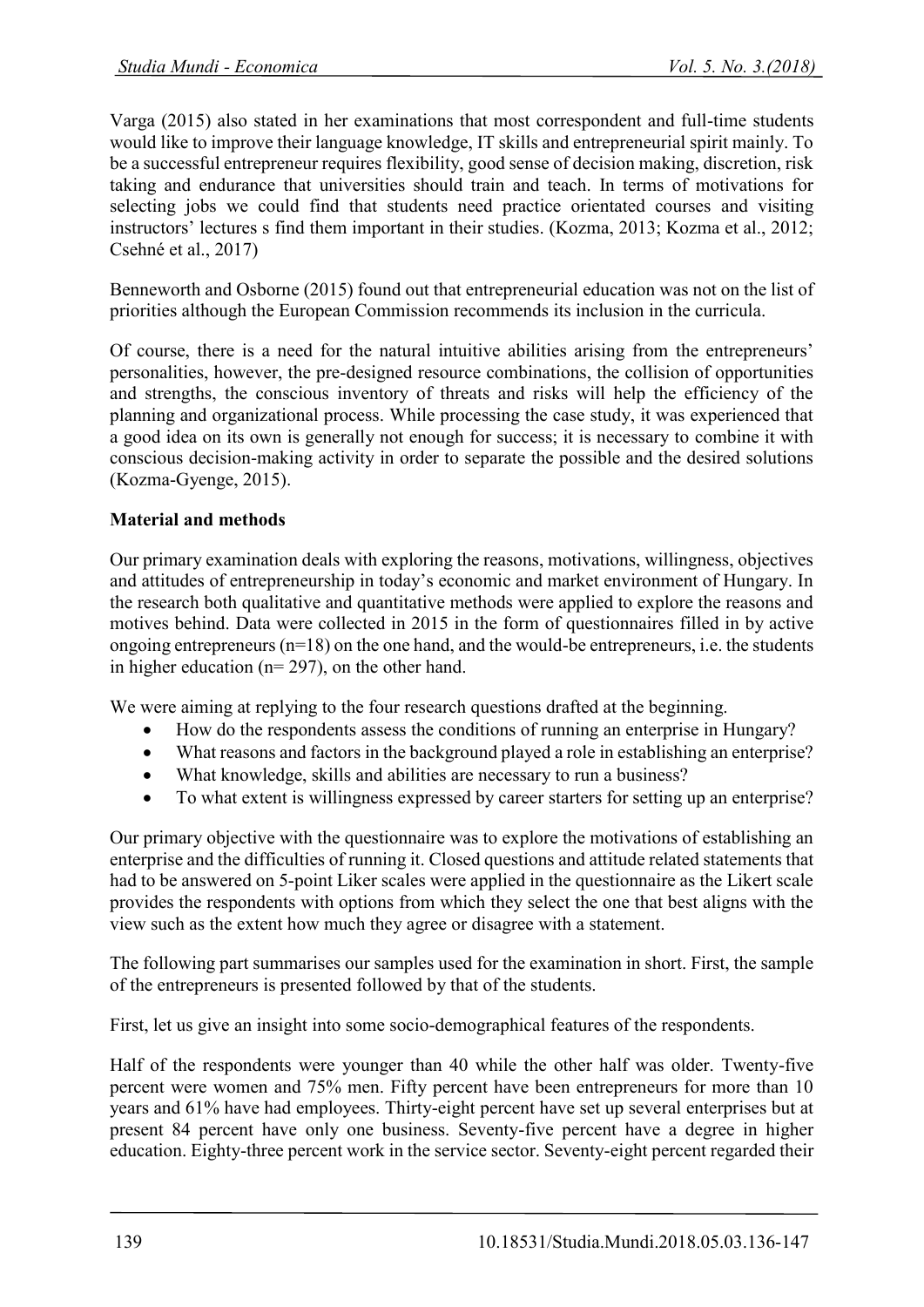academic achievement above the average. Family patterns and background in setting up an enterprise was not significant for the respondents (only for 50% of them).

The other examined sample was the group of students.

Altogether we received 297 assessable questionnaires filled in by the students of Szent István University. Sampling was non-representative, accidental and it resulted in 68% female and 32% male respondents; 76.1% bachelor students and 23.9% master students or at a higher level. Seventy-eight and a half percent of the respondents are full time students and 21.5% are parttime students.

# **Results**

### *Results of the entrepreneurs' questionnaire*

Figure 1 illustrates the strategic attitude of entrepreneurs, which concludes that the entrepreneurs selected were not flexible enough; instead, they tended to stick to their original ideas. They were characterised by examining business models and using resources sensibly. For the company's smooth operation high-level HR, financial, strategic and managerial knowledge (including crisis management), communication and marketing knowledge are essential. The average number of points to the statements concerned is below 3. Networking, i.e. social capital, is also of vital importance.

The product/service of the responding entrepreneurs do not differ from the standard (2.5 points) so this also underpins the importance of planning and strategic operation.



**Figure 1 Parts of the strategic attitude of the examined entrepreneurs (mean on a 5 degree scale)**

*Source: authors' own research*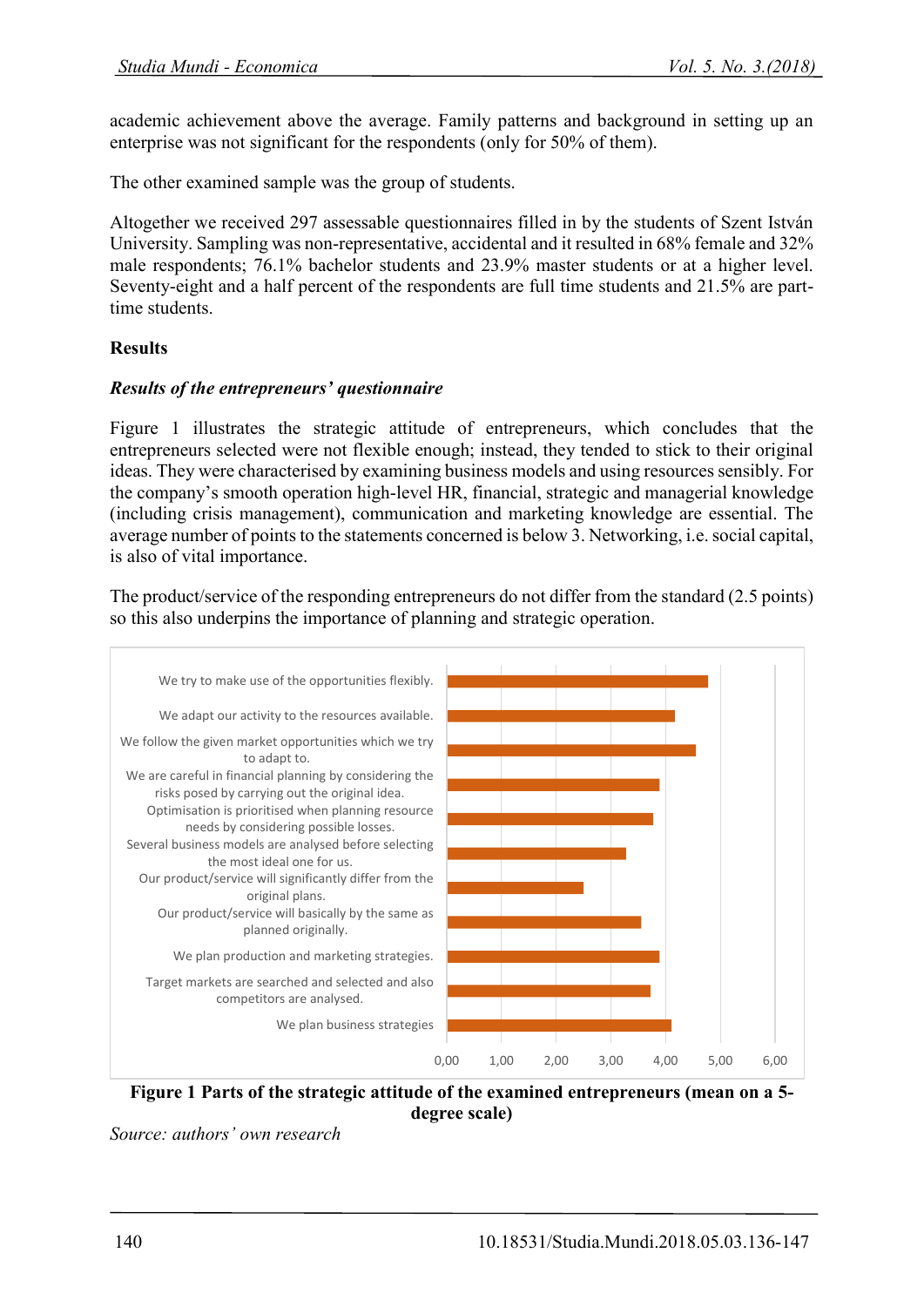This result may also suggest that the Hungarian enterprises are not creative enough. Entrepreneurs follow existing business models and produce products and provide services that proved to be a success for other companies. In our opinion creativity could be gradually developed starting from the kindergarten to higher education and even at workplaces. Encouraging children, students and employees to find better solution for an existing problem by being creative and cooperative is of vital importance.

Figure 2 presents the motivations of setting up a business. Unfortunately, the role of higher education was regarded to be less and less enterprise-friendly (an average of 2.78 points). A minor role was played by the family (another business person in the family as a role model) on setting up an enterprise (an average of 2.67%), but the family as a supportive environment is important (an average of 3.83), similarly to colleagues (an average of 3.5) but the most important impacts are made by friends (an average of 4.0). During the in-depth interviews the role of making friends while studying in higher education was stressed when it later comes to social capital. However, it is undoubtedly the original business idea that supports the process of becoming an entrepreneur the most.

The role of an invited guest to university in setting up a business is very weak. The reason might be that such an event rarely happens although successful entrepreneur may provide enthusiasm to the students in addition to being their role model. This method should be used more frequently, but it is very important that the guest be authentic rather than a successful entrepreneur.



**Figure 2 The motivation of the examined entrepreneurs to set up a business (mean on a 5-degree scale)**

*Source: authors' own research*

# *Results of the students' questionnaire*

Most of the students (83.2%) have had work experience and only 16.8% lacked any experience. More than half (52.9%) are employed at present while 47.1 are unemployed or between jobs and 14.8% are or were entrepreneurs (freelancers or company owners). The areas of study were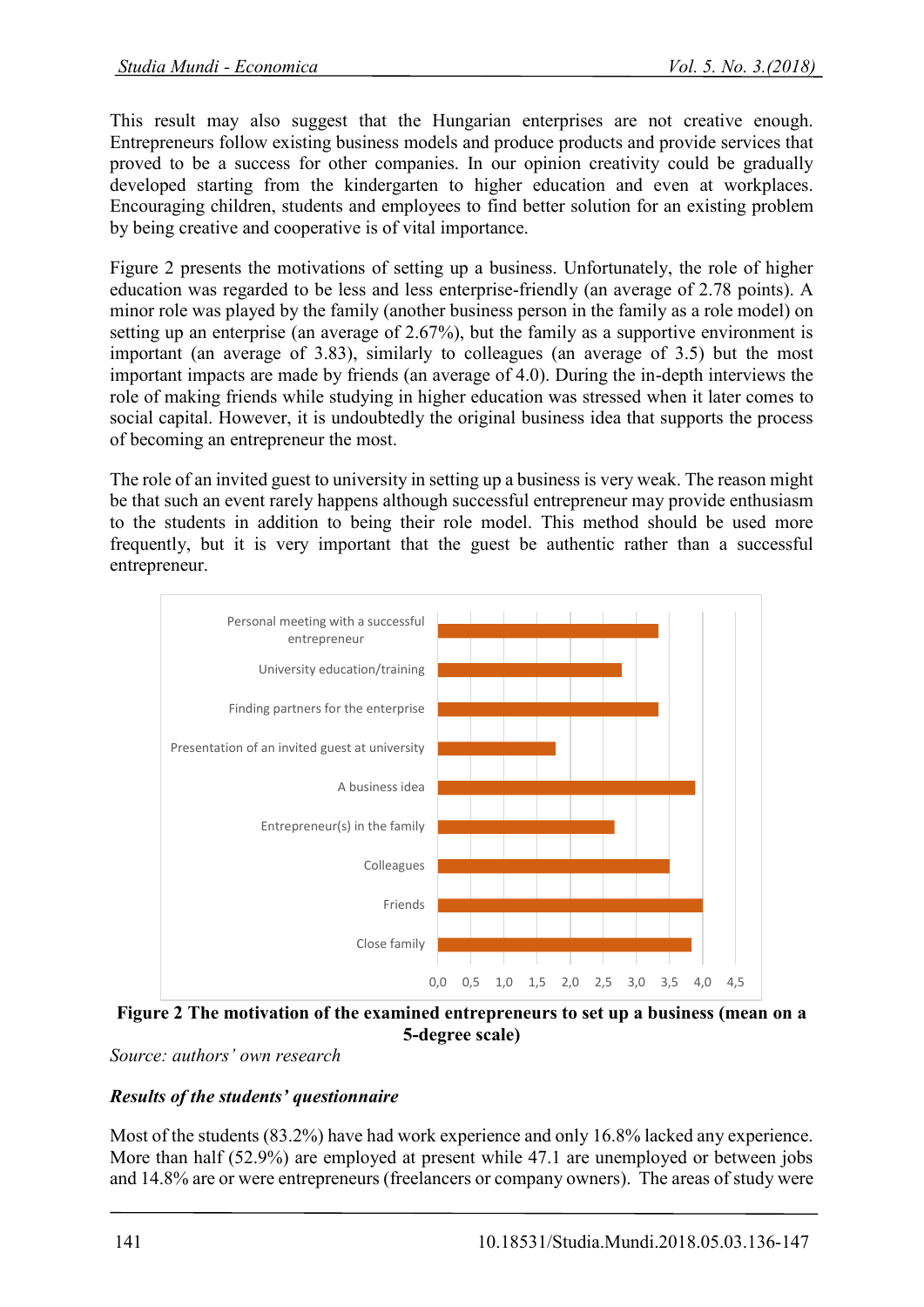also analysed in the research: 37.0% are engaged in technical or other practice-oriented areas, 36.4% study business/management while 7.7% are in natural sciences and 18.9% in other areas.

We also examined how much time the respondents devoted to the enterprise (such as business plans, establishing a company, finances of small enterprises etc.) and studying Business/Management and Entrepreneurship on a 5-degree scale ranging from very little to rather little, medium amount and quite much to very much in their opinion. The results are presented by Figure 3.



**Figure 3 How much time is devoted to the enterprise and studying Business/ Management and Entrepreneurship? (%)**

*Source: authors' own research*

Based on the figure it can be concluded that the respondents typically spend little time on studying management and only 18% devoted quite much or very much time on Entrepreneurship and 25% Business/Management, respectively. This is of special importance considering the fact that more than 36% of the respondents study in business programmes. Even though their curricula include subjects on business and entrepreneurship, however, they still feel they spend only little time on these disciplines.

The area or industry where the graduates would like to work was also analysed. Figure 4 shows that the respondents would opt for being an employee in the private sector right after graduation and expressed low level of willingness either to being employed in the non-profit sector or being an entrepreneur. When it comes to the 5-year plans of the current students, the private sector is still the most attractive for them while the statement 'I would like to be the (co-) owner of a company 5 years after graduation' received 1-point higher value.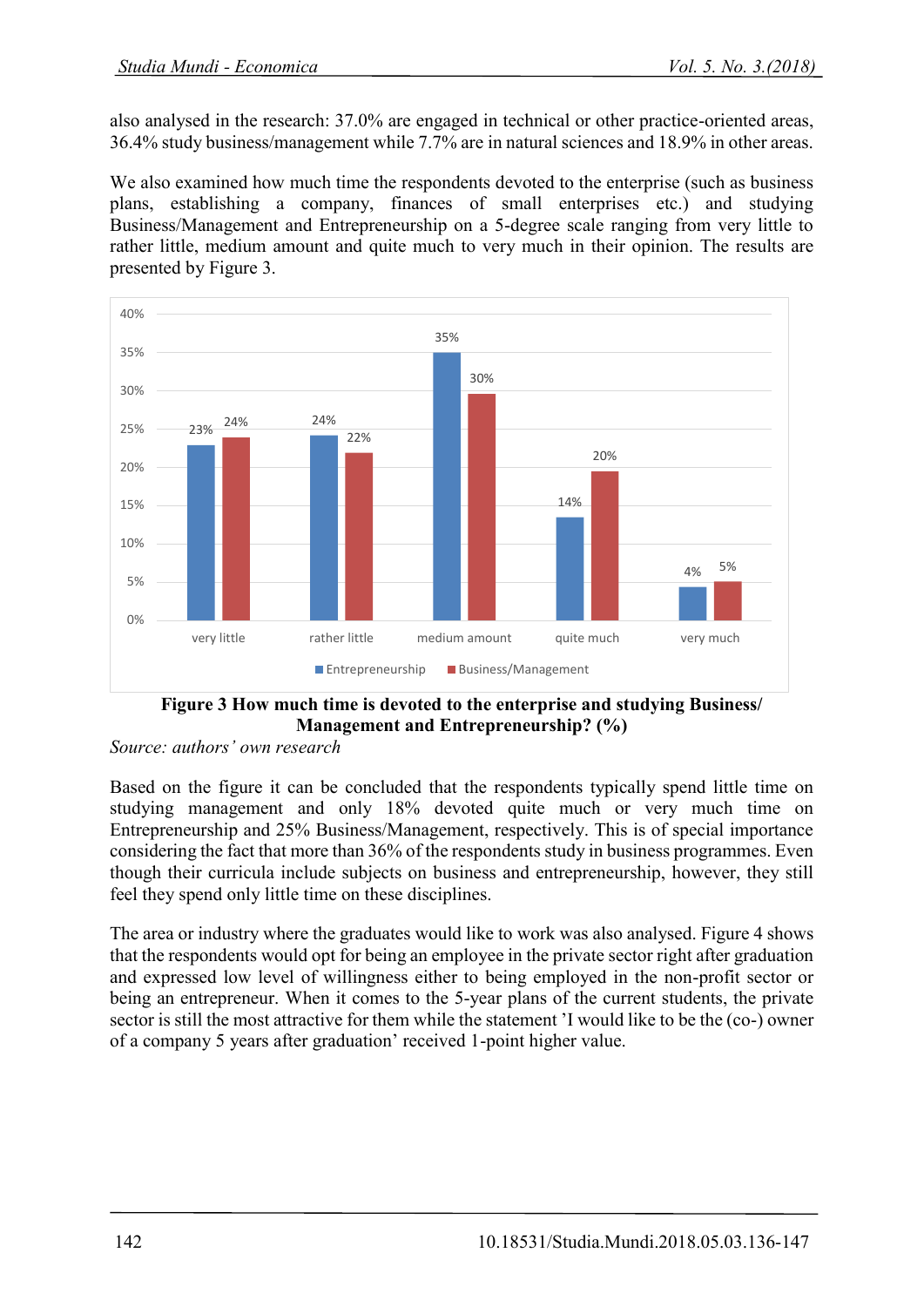

**Figure 4 To what extent do you agree with the statements in the figure? (mean on a 5 degree scale)**

*Source: authors' own research*

Furthermore, we also analysed what factors influence the statements below and to what extent, and also an answer was sought whether gender or work experience affect career plans and if there is an entrepreneurial pattern in the immediate environment to follow.

|                                       |                | right after<br>graduation<br>in the<br>private<br>sector | right after<br>graduation<br>at a<br>nonprofit<br>organisation | right after<br>graduation<br>as (co)owner<br>of a<br>company | 5 years after<br>graduation<br>in the<br>private<br>sector | 5 years after<br>graduation<br>at a<br>nonprofit<br>organisation | 5 years after<br>graduation<br>as<br>(co)owner<br>of a<br>company |
|---------------------------------------|----------------|----------------------------------------------------------|----------------------------------------------------------------|--------------------------------------------------------------|------------------------------------------------------------|------------------------------------------------------------------|-------------------------------------------------------------------|
| gender                                | male           | 3.69                                                     | 2.00                                                           | 2.72                                                         | 3.82                                                       | 1.97                                                             | 3.46                                                              |
|                                       | female         | 3.54                                                     | 2.17                                                           | 2.34                                                         | 3.78                                                       | 2.27                                                             | 3.45                                                              |
| work<br>experience                    | Yes            | 3.64                                                     | 2.13                                                           | 2.48                                                         | 3.80                                                       | 2.15                                                             | 3.49                                                              |
|                                       | N <sub>0</sub> | 3.40                                                     | 2.00                                                           | 2.50                                                         | 3.78                                                       | 2.20                                                             | 3.30                                                              |
| entrepreneur<br>in the<br>environment | Yes            | 3.91                                                     | 2.02                                                           | 2.67                                                         | 3.85                                                       | 2.04                                                             | 3.69                                                              |
|                                       | No             | 3.24                                                     | 2.21                                                           | 2.28                                                         | 3.74                                                       | 2.29                                                             | 3.19                                                              |

#### **Table 1 Respondents' career plans after graduation (mean on a 5-degree scale)**

*Source: authors' own research*

Data reflect all the three hypothetical differences. Willingness to establish an enterprise and being employed in the private sector is stronger in the case of men. Willingness to set up a company is stronger if there are entrepreneurs in the immediate environment, e.g. in the family. Work experience also correlates strongly and has a beneficial impact on both entrepreneurial willingness and working in the private sector.

We also examined what the respondents' opinion was on establishing an enterprise. The students' attitude was examined on a semantic differential type scale. On the basis of the results it can be concluded that the respondents regard setting up a company generally useful and the think it is worth doing it as this is something positive. The data of Table 2 serve as a very good summary.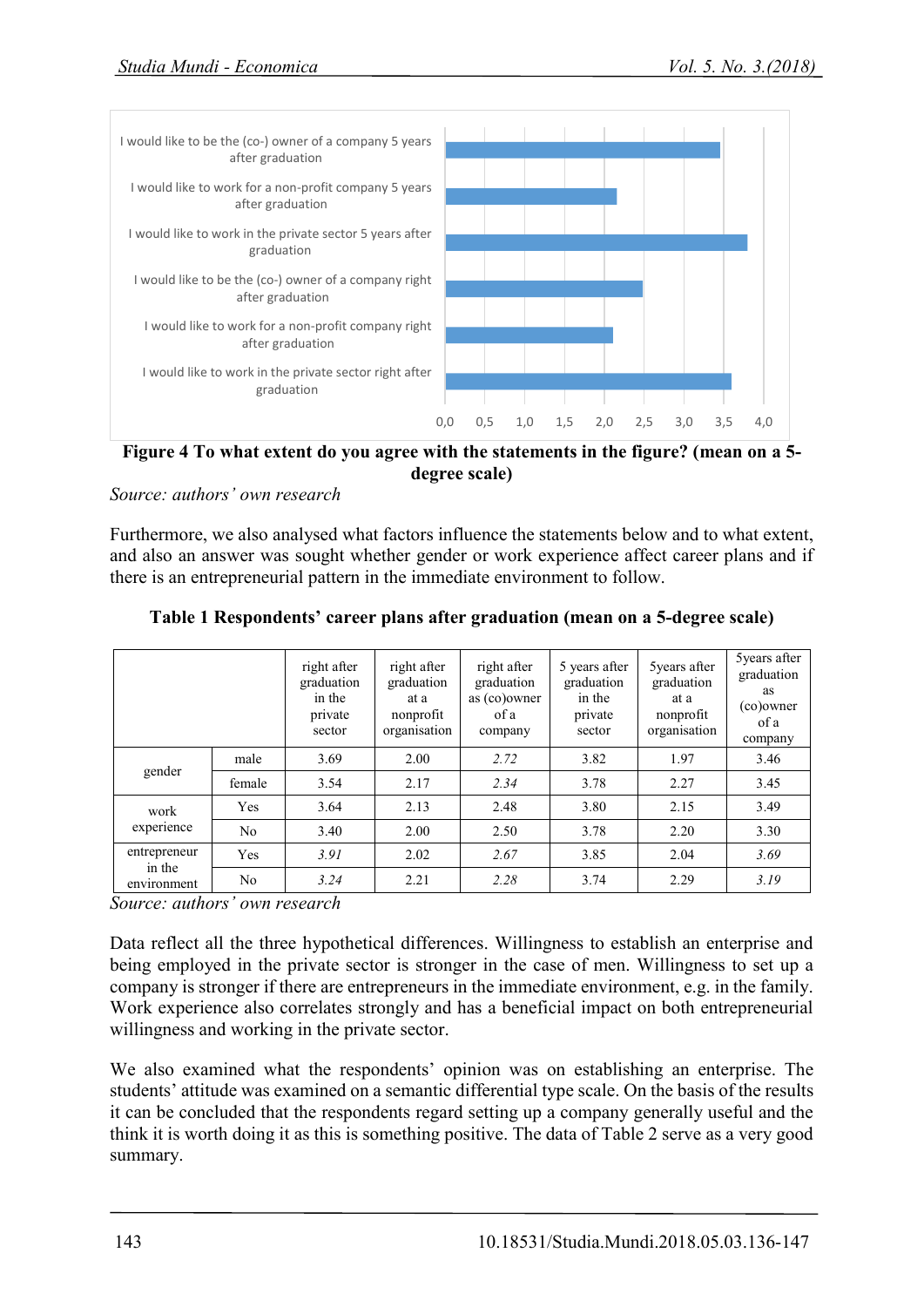|                            | In general, establishing a company on a 5-degree scale is |         |       |       |       |                |
|----------------------------|-----------------------------------------------------------|---------|-------|-------|-------|----------------|
|                            |                                                           | 2       | 3     | 4     |       |                |
| useless                    | 2.4%                                                      | $1.7\%$ | 31.6% | 30.6% | 33.7% | useful         |
| there<br>1S<br>no<br>point | 4.7%                                                      | 6.4%    | 39.7% | 33.0% | 16.2% | it is worth it |
| negative                   | $4.0\%$                                                   | $5.1\%$ | 33.3% | 29.6% | 27.9% | positive       |

| Table 2 Students' opinion on establishing a company on a 5-degree scale (%) |  |  |
|-----------------------------------------------------------------------------|--|--|
|-----------------------------------------------------------------------------|--|--|

*Source: authors' own research*

The following part analyses to what extent students are self-confident and certain they are in performing some of the tasks in running an enterprise presented by Figure 5. Respondents assessed these activities on a scale from 1 to 5 where 1 meant being "the least able" and 5 being "the most able" categories (Figure 5).



**Figure 5 The self-confidence of students in performing activities at the enterprise (mean on a 5-point Liker scale)**

*Source: authors' own research*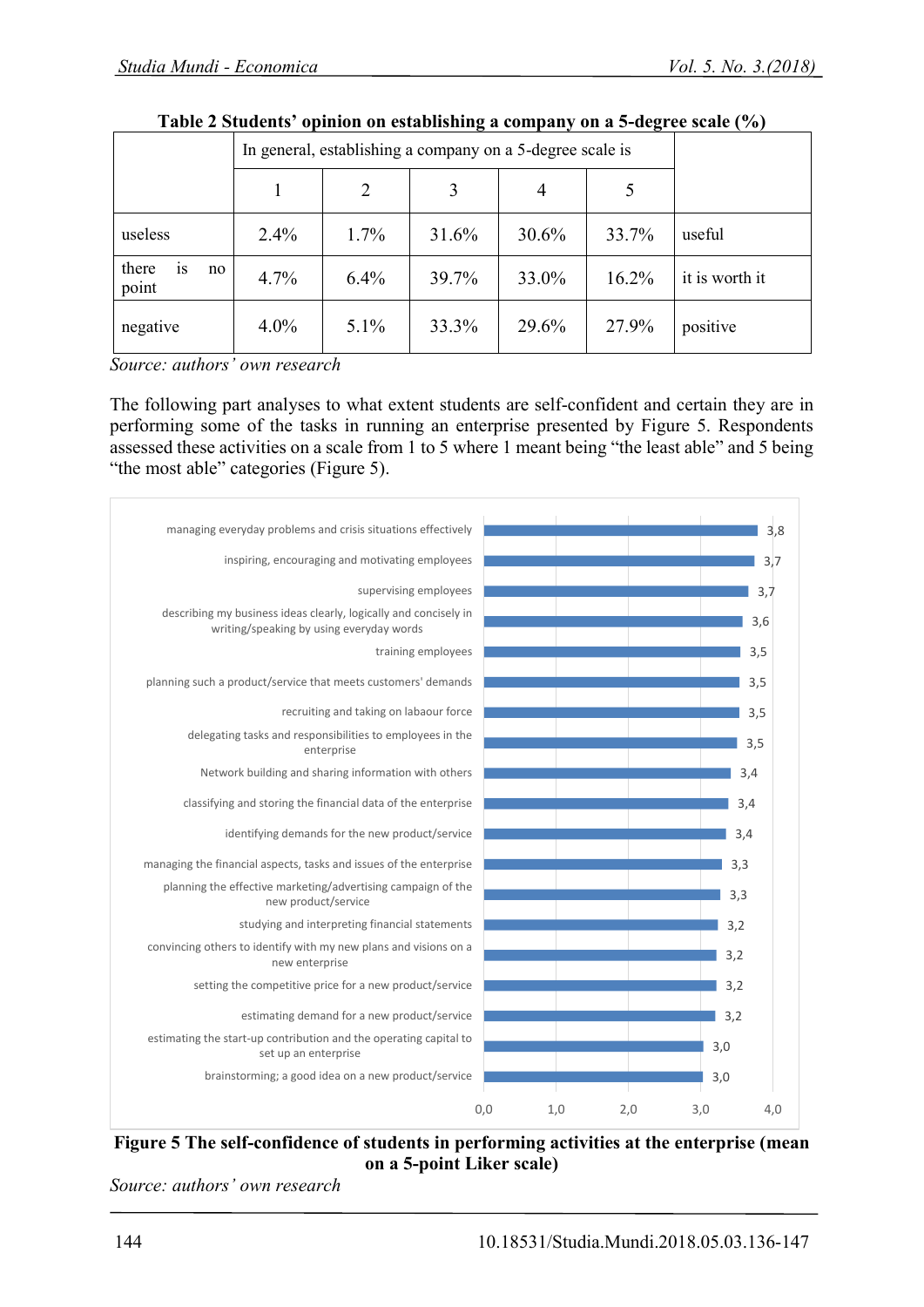The findings reflect that the respondents think they are the most able to manage everyday problems and crisis situations the most effectively, inspiring, motivating and encouraging employees as well as supervising them. They are the least able to study and interpret financial statements, setting the competitive price for a new product/service, convincing others, estimating demand for a new product/service, estimating start up contribution and the necessary operating capital to set up an enterprise as well as brainstorming. It is an interesting fact that values do not go under the average of 3 points in any of the cases. In spite of the fact that the responding students are not generally characterised by wanting to be an entrepreneur in the future, they seem to be quite self-confident in performing the task that are necessary for running an enterprise.

### **Conclusions and recommendations**

Being an entrepreneur in today's Hungary was made easier due to lower interest rates on the market (easy credit) and more relaxed legal constraints. The education level of the population has improved, which can be a remedy for labour shortage by making use of adult training and alternative re-trainings. However, some other factors could be improved to stimulate entrepreneurship such as reducing taxes (although we can mention the reduction of corporate tax rate to 9% from 1 January 2017 or social contribution in two phases from 27% to 22% from 2017 and to 20% from 2018, respectively). If the expenditure on research and education as of GDP reached the average of EU-28, entrepreneurial environment and the ratio of entrepreneurs would improve.

Nowadays entrepreneurial environment is always changing, which poses challenges to entrepreneurship. Respondents identified both external and internal (personal) barriers to setting up an enterprise. A more transparent and flexible legal background free from bureaucratic burdens that supports entrepreneurs was recommended. As for internal, personal conditions and requirements they named entrepreneurial spirit, personality, motivation, challenge, independence, professional opportunities and money but unemployment was also mentioned as a deterrent. In terms of personality traits, characteristics and knowledge selfassurance, object orientation, flexibility, a high level of cooperation, communication skills and coping with stress were mentioned. Speaking foreign languages was also thought important together with an adequate level of professional (e.g. financial) knowledge.

Surprisingly, the role of higher education was only mentioned in the context of gaining professional knowledge, project and strategic planning. They also highlighted its role in accumulating social or networking capital which can be essential in setting up an enterprise although they do not think that higher education supports entrepreneurship. Lack of practiceoriented education and failure in presenting best practices and lifelike, real situations were also raised as important issues. The professional content of education should be reviewed and adapted to market conditions. It is also an important remark that personality traits could exclusively be modified by behavioural means (Czeglédi et al., 2016). The development of key competences in the National Framework of Education<sup>5</sup> (communication, natural sciences, digital, mathematical, social, entrepreneurial, aesthetical-artistic) should be prioritised at all levels of education in practice rather than theory as at present education is dominated by theory.

According to the respondents, it is the business idea that mostly supports the process of becoming an entrepreneur. When setting up an enterprise the existing and functioning family

<sup>1</sup> <sup>5</sup> http://ofi.hu/sites/default/files/attachments/mk\_nat\_20121.pdf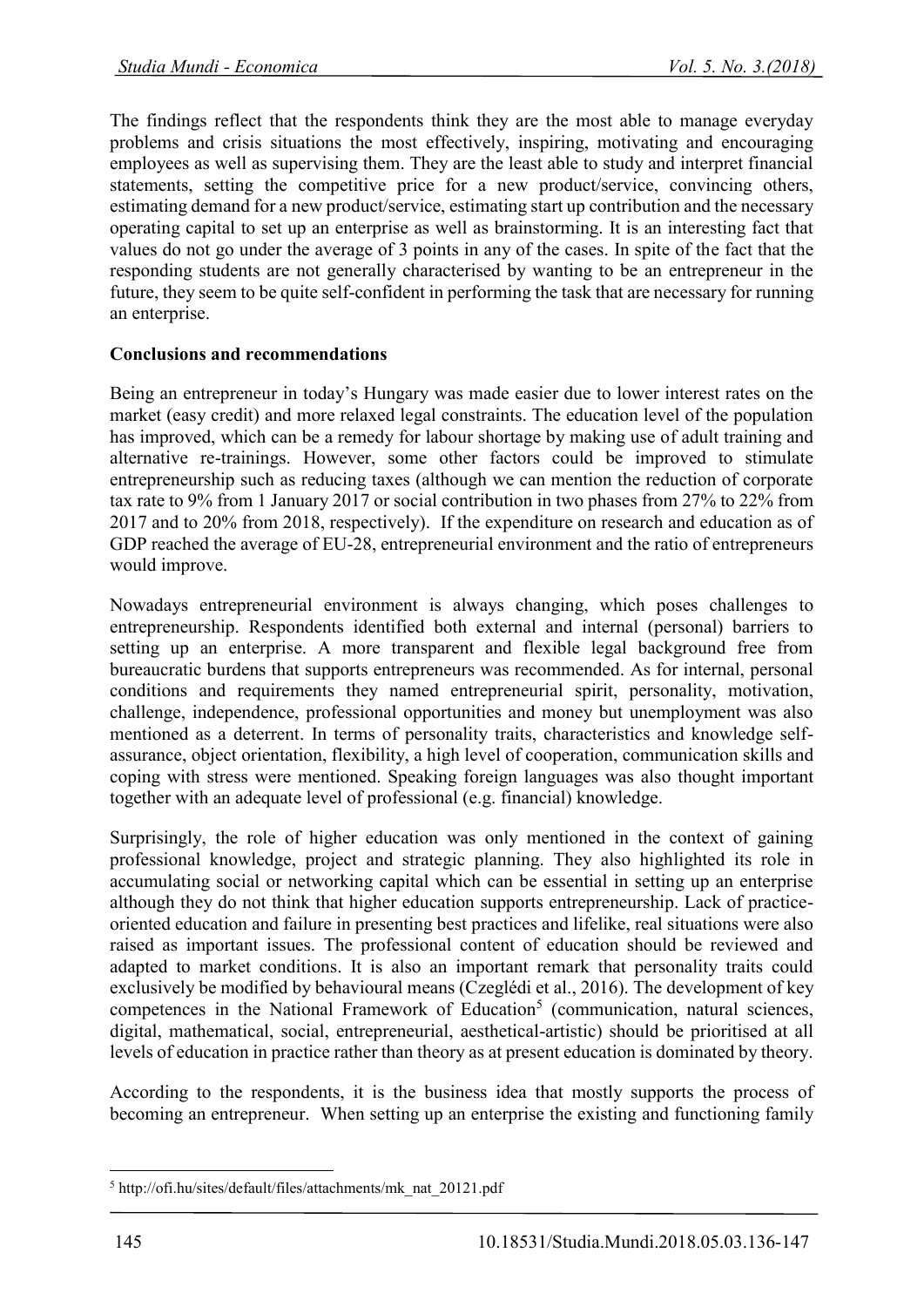business is less decisive in becoming an entrepreneur. On the contrary, the family as a supportive environment was pointed out to be of high importance.

In conclusion, higher education must play a great role and take responsibility in putting enough emphasis on teaching subjects that are necessary for becoming an entrepreneur when drafting the curricula and assist young graduates as career starters with the first steps in the world of enterprise. Teaching entrepreneurship is not only beneficial in establishing an enterprise, innovative enterprises or job creation but also in other aspects of life. Higher education programmes on developing entrepreneurial mindsets and skills do not only improve entrepreneurship but also the skills that are necessary to realise and make use of opportunities in life. The use of experiential learning methods is of vital importance to improve entrepreneurship and skills, as well. In addition to the traditional methods in higher education, there is need for multidisciplinary, practice-oriented education that also requires restructuring frameworks.

# **List of references**

- 1. Benneworth, P. Osborne, M. (2015): Understanding universities and entrepreneurship education: towards a comprehensive future research agenda <https://www.openaire.eu/en/search/publication?articleId=dedup> accessed on 28 February 2018
- 2. Csehné Papp I. Szabó K. –Schwarczová, L. Hajós L. (2017): Ocakavania a predstavy "Z" generácie univerzitnych studentov od thru práce. (EXPECTATIONS AND VISIONS OF "Z" GENERATION OF UNIVERSITY STUDENTS IN RELATION TO THE LABOUR MARKET). *Acta Oeconomica Universitatis Selye,* 6: (1) pp. 23-38.
- 3. Czeglédi, Cs. Hajós, L. Kollár, P. Marosné Kuna, Zs. Miskolciné Mikáczó, A. – Varga, E. (2016): Vállalkozó ismeretek oktatásának lehetőségei, TANULMÁNYKÖTET a 7. BBK előadásaiból, Vol. 2. Óbudai Egyetem, Budapest.
- 4. Egerova, D. Eger, L. Micik, M. (2017): [Does entrepreneurship education matter?](https://www.researchgate.net/publication/314276278_Does_entrepreneurship_education_matter_Business_students%27_perspectives?_iepl%5BviewId%5D=3MJVx9EvxL3jBKVfq01p214w&_iepl%5BprofilePublicationItemVariant%5D=default&_iepl%5Bcontexts%5D%5B0%5D=prfpi&_iepl%5BtargetEntityId%5D=PB%3A314276278&_iepl%5BinteractionType%5D=publicationTitle)  [Business students](https://www.researchgate.net/publication/314276278_Does_entrepreneurship_education_matter_Business_students%27_perspectives?_iepl%5BviewId%5D=3MJVx9EvxL3jBKVfq01p214w&_iepl%5BprofilePublicationItemVariant%5D=default&_iepl%5Bcontexts%5D%5B0%5D=prfpi&_iepl%5BtargetEntityId%5D=PB%3A314276278&_iepl%5BinteractionType%5D=publicationTitle)' perspectives Tertiary Education and Management. ISSN: 1358- 3883 (Print) 1573-1936 (Online) Journal homepage: <http://www.tandfonline.com/loi/rtem20> accessed on 28 February 2018
- 5. European Commission (2006): Implementing the Community Lisbon Programme: Fostering Entrepreneurial Mind-sets through Education and Learning (COM/2006/0033)
- 6. <http://eur-lex.europa.eu/legal-content/EN/TXT/?uri=CELEX:52006DC0033> accessed on 7 March 2017
- 7. Kozma, T. (2013): A minőségbiztosítás szerepe és fejlesztése a felsőoktatási intézményekben és annak hallgatói értelmezése a gyakorlatban. Doktori disszertáció SZIE GSZDI Gödöllő, 208 p.
- 8. Kozma, T. Dunay, A. Illés, B. Cs. (2012): University degrees versus requirements of the labour market: What should be the students prepared for in higher education? In: Csaba Bálint Illés (ed.) Proceedings of the International Conference on Management of Human Resources, 2012: Volume II. 282 p. Gödöllő, Magyarország, Rosental Kft, pp. 355-361.
- 9. Kozma, T. Gyenge, B. (2015): The secret to business success after the crisis a business model in an enterprise. Journal of Central European Green Innovation. 3:(2) pp. 71-82.

https://ageconsearch.umn.edu/record/206663/files/Kozma%20-%20Gyenge.pdf